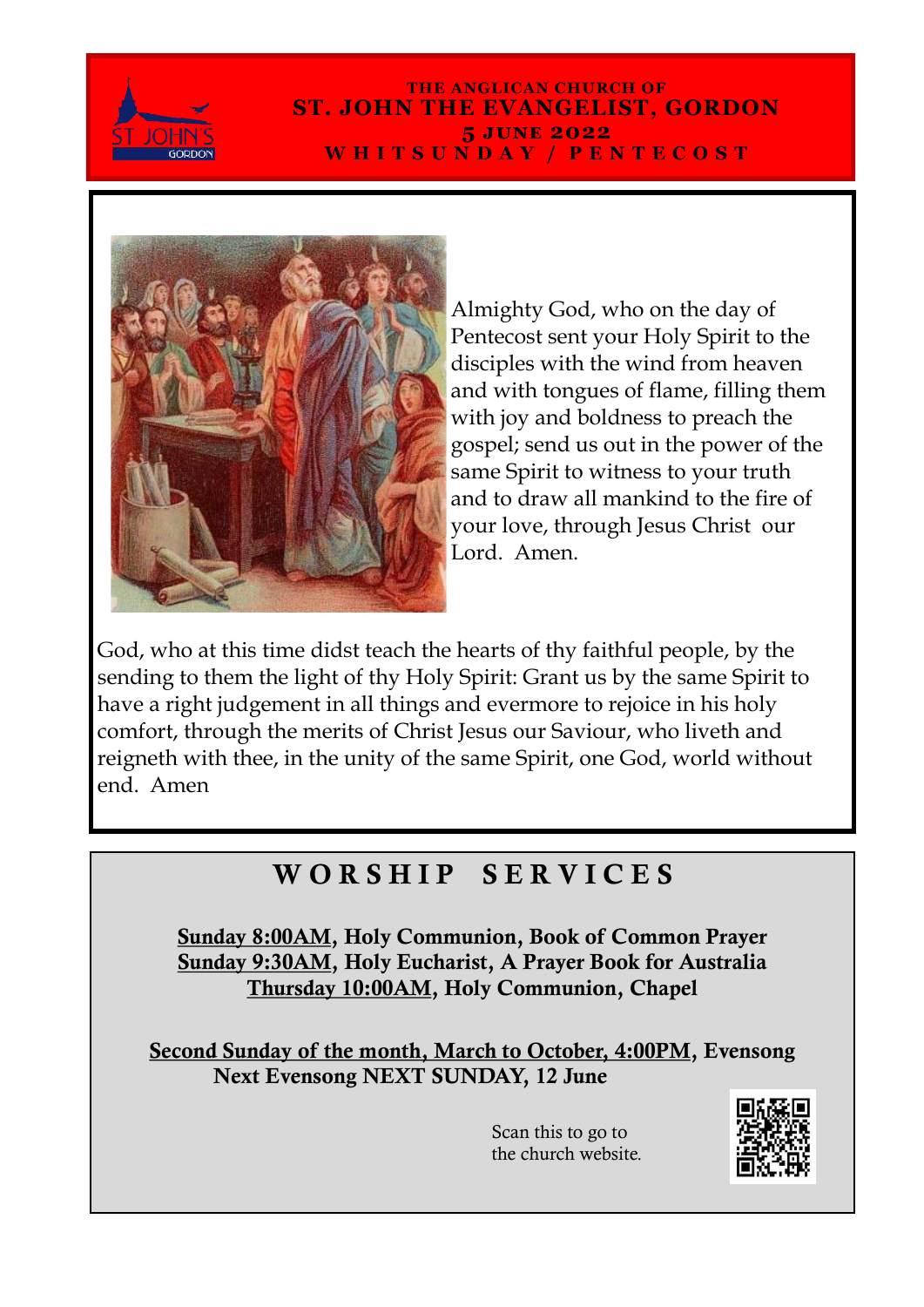### P A R I S H N O T I C E S

St. John's extends deepest sympathies to JANET LONG on the death of her son, JAMES LAKE.

Condolences to DAVID and MEG McDONALD on the death of David's mother, KAY McDONALD.

Although last Sunday was declared Back To Church Sunday, actually, any Sunday could be your own personal BACK TO CHURCH SUNDAY. For instance, today is PENTECOST, when the disciples of Jesus were dramatically visited and inspired by the Holy Spirit. Pentecost marks the beginning of the Christian Church's mission to the world and is considered to be "the birthday of the Church".

The next **OP SHOP SALE** will be Saturday, 11 June. The Op Shop is perennially so full of merchandise that the building alone will not hold it all, plus customers show up in large numbers, requiring outside tables to be set up. Help with setting up and breaking down sale tables is an ongoing need. Additionally, baked goods to sell at the morning tea in the crypt during the sales are sought. Consider marking your kitchen calendar for Op Shop sale days and making the day before each sale your baking day.

EVENSONG next Sunday, 12 June, with The Cathedral Singers, will celebrate The Queen's Birthday.

Additional EVENSONG SIDESMEN and SUNDAY 9:30AM SIDEMEN are needed. Please volunteer to John Brandon, johnbrandon@bigpond.com.

The Sesquicentennial Events Committee has provided a clarification regarding one of the major events of the celebration season, the FORMAL DINNER. The dress code for that event is now "Lounge suit / After 5".

The FUNERAL OF MARY WALTERS was live-streamed as it occurred this past Wednesday. The service was recorded and MAY BE VIEWED via Facebook, as Sunday morning services and Evensong may be viewed after the event.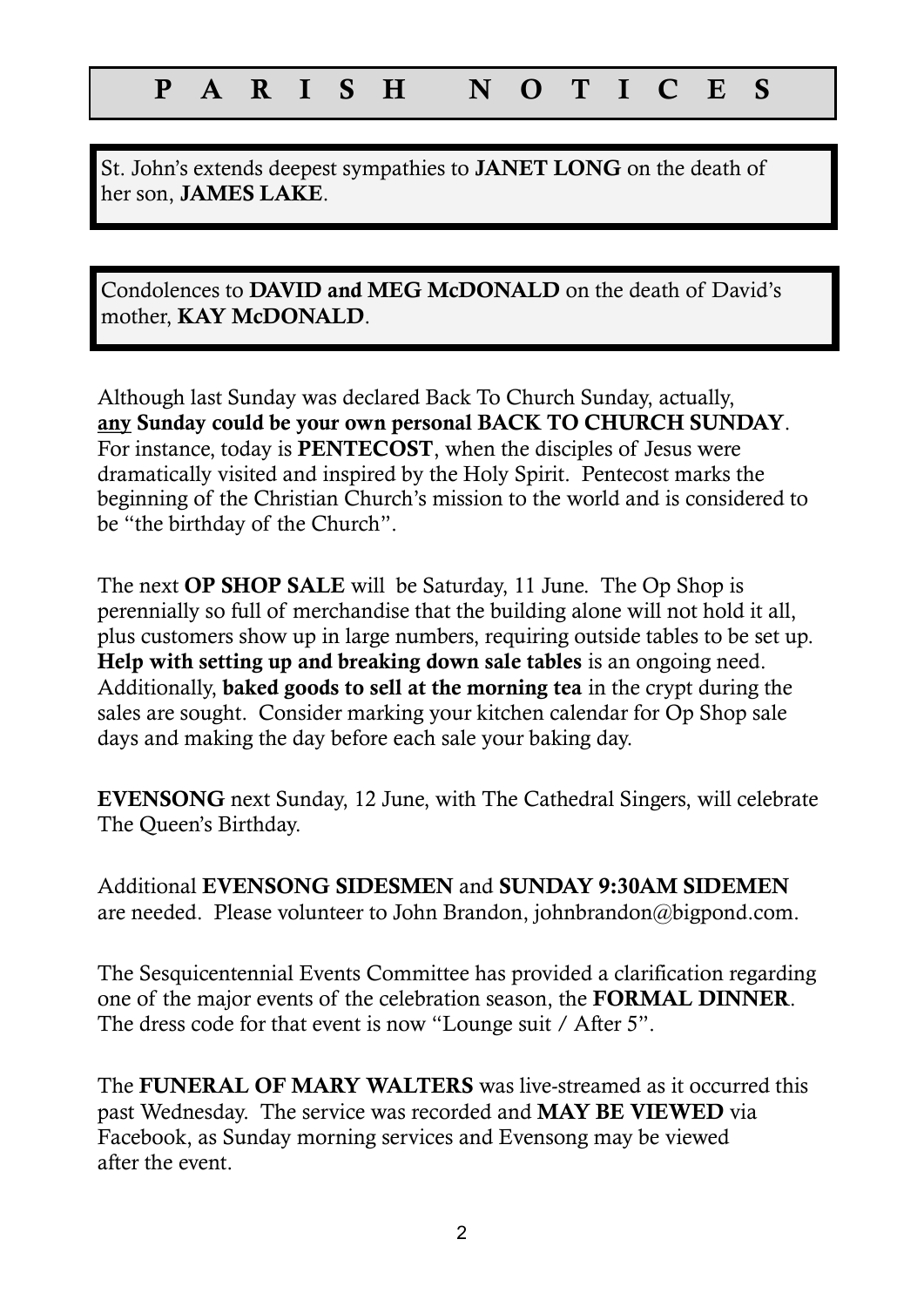

# C A L E N D A R

| I June                                             |                |                                                               |
|----------------------------------------------------|----------------|---------------------------------------------------------------|
| SUN <sub>5</sub><br>8:00AM                         |                | Holy Communion, Book of Common Prayer                         |
|                                                    | 9:30AM         | Holy Eucharist, A Prayer Book For Australia                   |
| <b>ITUE7</b>                                       | Morning        | Op Shop crew prices and sorts                                 |
| 11:00AM<br><b>IWED 8</b>                           |                | Bible Study for Cantonese speakers,                           |
|                                                    |                | led by Father Ernest, Upper Room,                             |
|                                                    |                | studying the Book of Malachi                                  |
|                                                    | 4:00PM         | Women's Bible Study, led by Jen Lum,                          |
|                                                    |                | Crypt, studying the Gospel of John                            |
| ITHU9                                              | <b>Morning</b> | Op Shop crew prices and sorts                                 |
|                                                    | 10:00AM        | Holy Communion, Chapel                                        |
|                                                    | <b>Noon</b>    | ESL combined class, via Zoom                                  |
|                                                    | 5:00PM         | Table tennis, Hall,                                           |
|                                                    |                | hosted by Father Ernest and Bowen Lau                         |
|                                                    | 7:30PM         | Bishop Michael Bible Study group,                             |
|                                                    |                | via Zoom, studying Genesis                                    |
| $\overline{1}$ SAT 11                              | 9:00AM         | Op Shop Sale                                                  |
| SUN12                                              | 4:00PM         | Choral Evensong celebrating The Queen's Birthday,             |
|                                                    |                | with The Cathedral Singers                                    |
| <b>SAT 25</b>                                      | 9:00AM         | Op Shop Sale                                                  |
|                                                    |                |                                                               |
|                                                    |                |                                                               |
|                                                    |                | <b>Sesquicentennial Celebration Major Events</b>              |
|                                                    |                | SAT JULY 23 2:00PM Talk on the history of St. John's Cemetery |
|                                                    |                | Speaker: Sue Holmes, Ku-ring-gai Historical Society           |
| <b>SUN 18 SEPT 9:00AM</b> Sesquicentennial Service |                |                                                               |
|                                                    |                | Archbishop present and preaching                              |
|                                                    |                | Plaque to be unveiled<br>Brunch in church hall to follow      |
| <b>IFRI21 OCT Evening</b>                          |                | Formal Dinner, lounge suit / After 5                          |
| <b>ISAT 26 NOV Day</b>                             |                | Sesquicentennial Fête                                         |
|                                                    |                |                                                               |
|                                                    |                |                                                               |
|                                                    |                |                                                               |